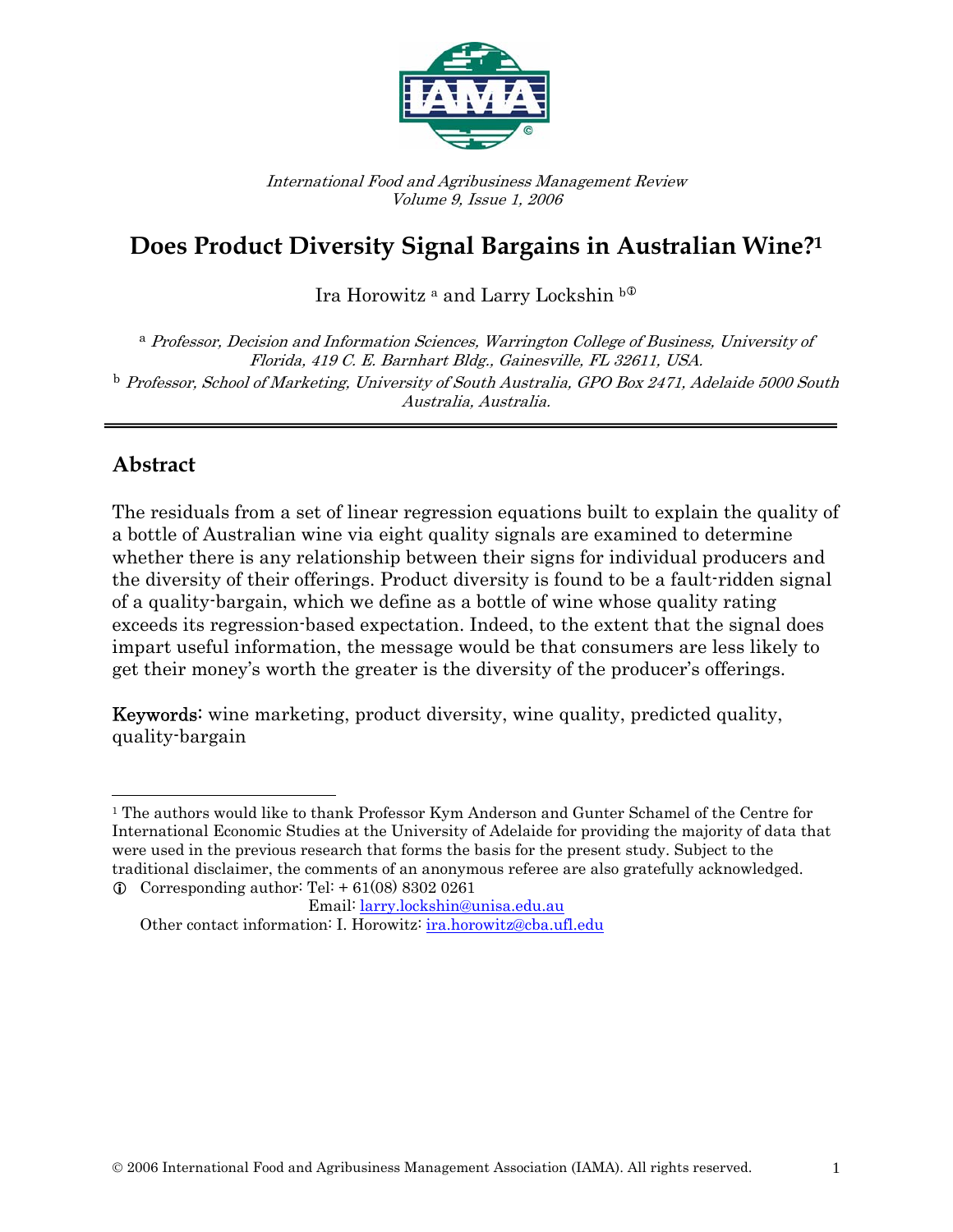### **Introduction**

Economists have long been aware that "the consumer is no longer an expert shopper. More and more, therefore, the consumer of today has to judge quality by some indices of quality. Hence the importance producers attach to goodwill and trademarks. Another important index of quality is price" (Scitovsky, 1944-5, p. 100). That is, at the time of purchase consumers observe intrinsic and extrinsic quality signals rather than experiencing the actual quality attributes (Steenkamp, 1990). This is especially true for services and some products, such as wine, which cannot be judged until actual consumption occurs.

Akerlof (1970) deduced some of the consequences of formally injecting into economic thought the notion that consumers often make purchasing decisions under uncertainty as to product quality. Subsequently, the implied ideas that "prices convey information other than that about scarcity" and that economically relevant information is conveyed in a variety of ways were also formalized (Stiglitz, 2000, p. 1449). Even in Scitovsky's time, however, the basic ideas were not novel. Rather, they had fallen between cracks that remained unfilled in microeconomic models built on a shaky foundation of a world populated by economic agents that had perfect information (Stiglitz, 2002). The burgeoning field of information economics allows that foundation to crumble, replacing it with one that incorporates ubiquitous and imperfect, but economically relevant, information that influences behavior.

Akerlof drew attention to the information asymmetries about product quality that might exist between buyers and sellers and suggested that "[N]umerous institutions would arise to counteract the effects of quality uncertainty" (Akerlof, 1970, p. 499). He cited guarantees and various types of branding as cases in point. Spence paid heed. After initially being intrigued by the potential implications of asymmetric information for job markets, he turned his attention to the implications of what he called information-conveying signals for market structure in general (Spence, 2002, p. 434). The signals might extend beyond those over which sellers have control and intentionally send to buyers (i.e., advertisements) or that buyers may infer from seller behavior (i.e., money-back guarantees), and include such things as buyer experience and third-party sources (Spence, 1977, p. 571).

The information conveyed through signals may impact the behavior of a market's agents, and their individual actions, and in turn may provide additional information to the other participants (Stiglitz, 2000. p. 1469). It therefore becomes incumbent upon sellers to know how buyers will interpret the signals they are being sent. For their part, buyers seek to separate the wheat from the chaff so as to take full advantage of those same signals in their own decision-making processes.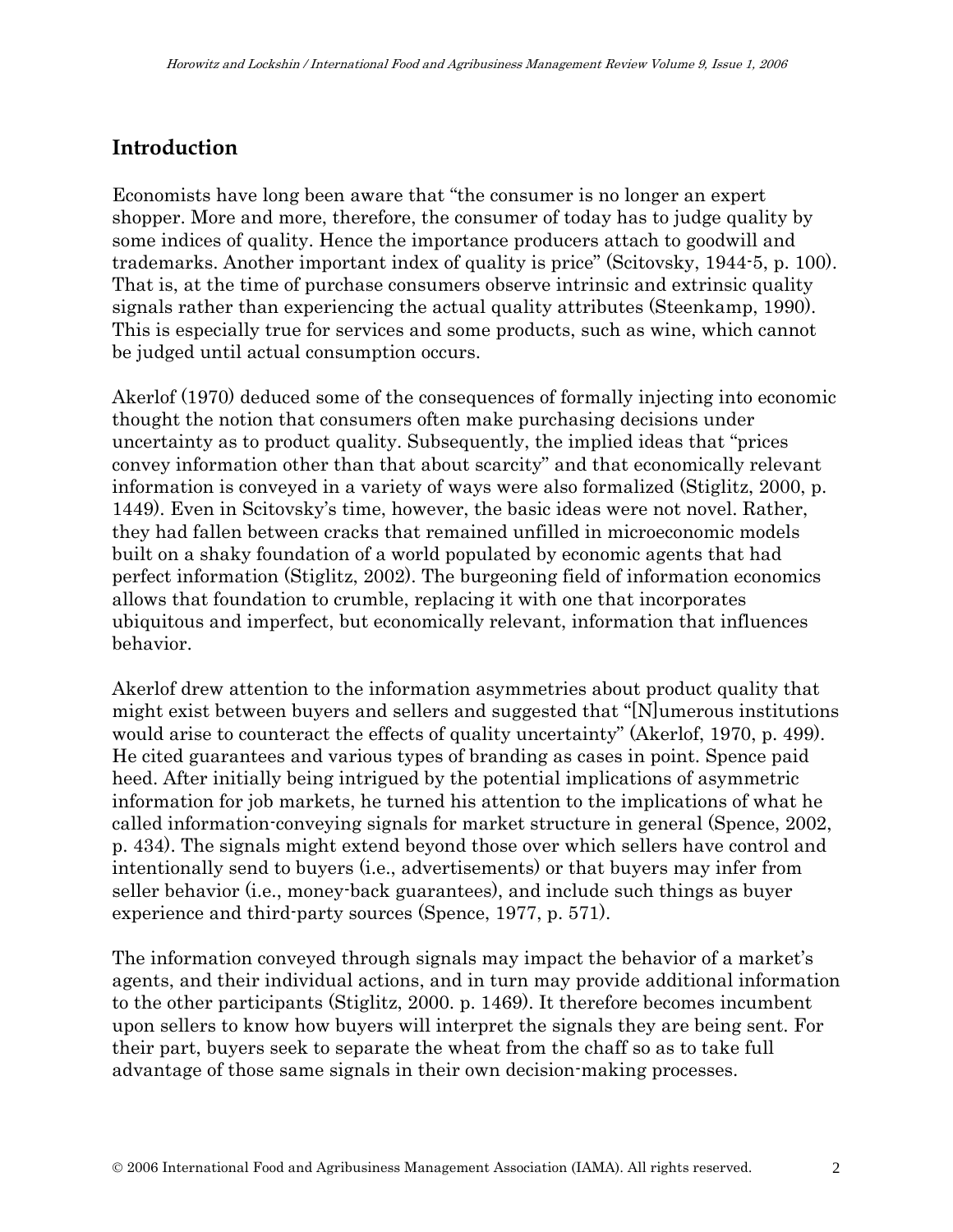Although various quality signals, cues, or indicators have attracted considerable theoretical attention, the empirical evidence as to their quality is scarce and mixed (Kirmani and Rao, 2000). Gerstner (1985), for example, found higher prices to be poor signals of quality, and Hjorth-Anderson (1991) gave low marks to both price and seller reputation as quality indicators. By contrast, examining warranties for appliances and motor vehicles Wiener (1985) found them to be accurate quality (reliability) indicators. Kirmani and Rao (2000) conclude that from the perspective of a seller attempting to influence buyer behavior, sending a combination of complementary quality signals would be the most apt signaling strategy.

Horowitz and Lockshin (2002) sought to contribute to the latter literature. There, a quality measure for eight varieties of Australian wine serves as the dependent variable in linear regressions whose independent variables are many of the signals that others have used to explain wine quality. We now extend this earlier work to address two additional quality-related issues: (1) Will a producer who gives more or less bang for the Australian buck in a bottle of any one varietal on a retailer's shelf tend to do likewise in its other offerings? (2) Does the number of varietals that a producer offers signal anything about the bang for the buck provided by any one of them? Thus, whereas Oczkowski (2001) considers a bargain wine to be one that sells for a lower-than-expected price, given its quality, we look at the flip side of the coin and consider a bargain wine to be one that provides greater-than-expected quality for the price at which it sells. We call this a quality-bargain. This is a relevant issue for many product categories, including the wine sector. Quality improvements occur constantly in consumer products, while the price points remain constant. This has occurred in automobiles in regard to safety, reliability, and fuel consumption as well as in the wine industry. With wine, however, the quality-bargain issue is especially salient. Even knowledgeable consumers shopping for wine will often seek the counsel of a shop's wine expert. After eliciting some information as to the customer's preferences and/or what occasions the purchase, the expert will typically ask a question along the following lines: "What price range did you have in mind?" The expert's recommendations will then reflect his or her judgment as to the highestquality wines – the quality-bargains – within that price range. We then ask (1) whether producers are prone to providing either quality-bargains or rip-offs across the entire range of their offerings, and (2) whether product diversity is a useful signal of a producer's tendency to do either. The answer to the first question is a soft-spoken "Yes" with respect to a few varieties, such as riesling when paired with shiraz, and a much louder "No" with respect to most other pairings, such as chardonnay and sauvignon blanc. The answer to the second question is a firm "Yes," with the tendency being to give less bang for the buck when more than two varieties of wine are on offer.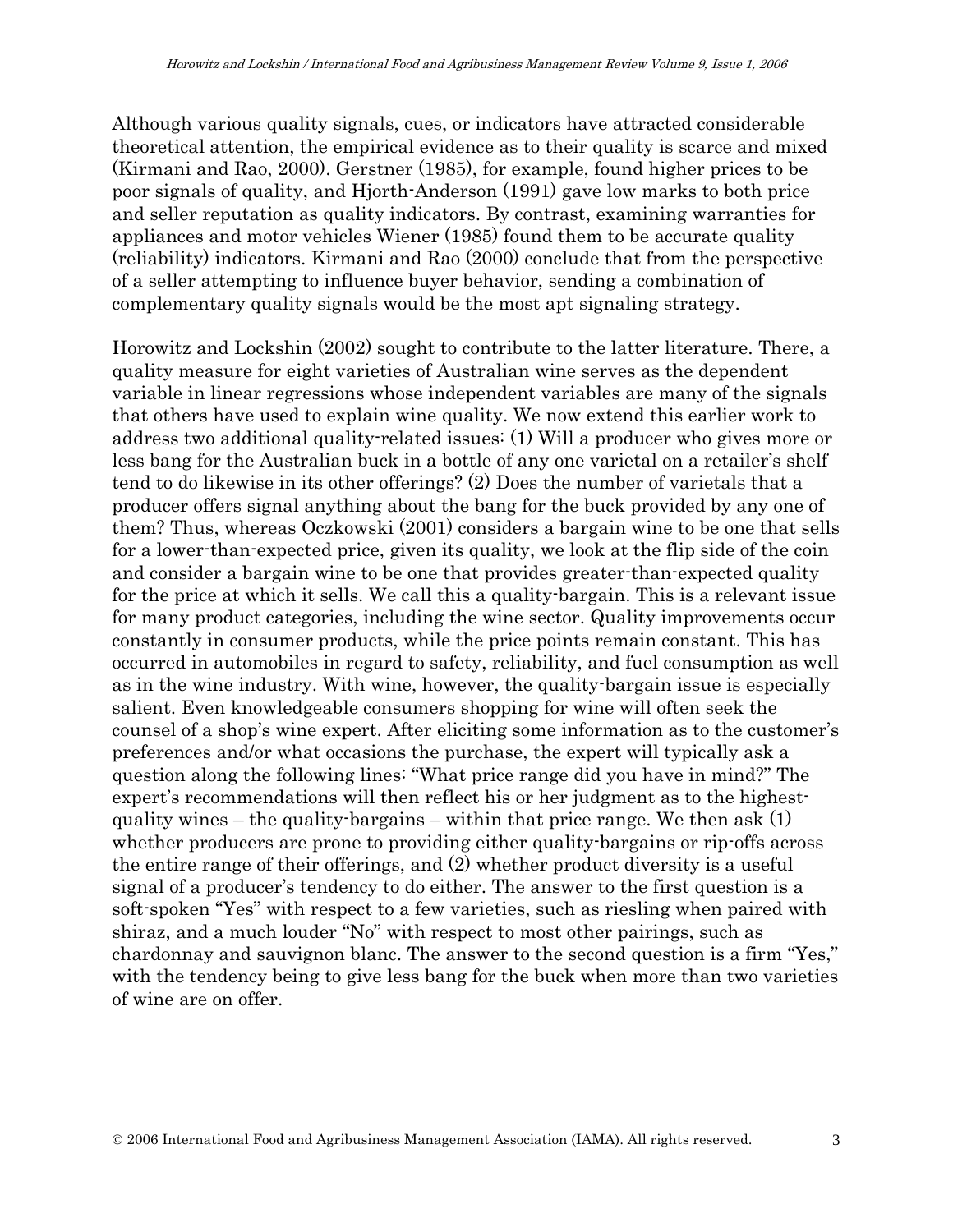# **The Diversity Issue**

Approximately 2000 wineries comprise the Australian wine industry. Some grow their own grapes and make, bottle and sell their own branded wine; others sell wine that is made elsewhere or wine produced from purchased grapes (Kyte-Powell and Hooke, 2000, p. 5). The three largest producers, Foster's Wine Estates (comprising Beringer-Blass and Southcorp Wines), Hardy Wines (part of Constellation Brands), and Orlando-Wyndham are groups that account for more than seventy-five percent of the industry's wine-grape crush. That crush has grown by almost fifty percent over the past five years and now exceeds 1.8 million tons. Over 50 percent of the wine produced from that crush, in excess of 500 million liters valued at over 2.2 billion Australian dollars (\$) is exported. Almost half of those exports, and one-third of the production of the Big Three, go to the United Kingdom; another quarter goes to the United States (AWBC, 2003). The year 2000 was a hallmark year for the industry, one in which for the first, but surely not the last time Australia was the largest exporter of New World wine (Nicholson, 2001, p. 40).

One of the reasons the wine sector in Australia provides a useful test arena is due to the diversity of the product offer available. The standard supermarket category has between 3-10 brands and around 50-70 product variants. The wine category itself has a minimum of 300 brands and product variants, which stretches to over 1500 different wines in some more specialized outlets. All groups bottle wine under labels that are designed to appeal to all tastes and budgets. Foster's Wine Estates, for example, sells in the neighborhood of ten million cases of its Lindemans' Bin 95 Sauvignon Blanc, Bin 65 Chardonnay, Bin 99 Pinot Noir, Bin 50 Shiraz, and Bin 45 Cabernet Sauvignon, all of which retail for at most \$10 a bottle; Foster's Wine Estates sells somewhat less of its Penfolds' Grange, the Australian pride and joy, a shiraz that retails for about \$300 (Halliday, 2001, pp. 216-17, 287). By contrast, the Scarp Valley Vineyard produced only 24 cases of its sole label, Scarp Valley Darling Range Hermitage, a shiraz and cabernet sauvignon blend that retails for about \$17, while Jollymont, perhaps Australia's smallest winery, produced 20 cases in total of a pinot noir and a chardonnay that retail in the \$20-\$25 range (Halliday, 2001, pp. 185, 341).

Looking down from the heavens, Adam Smith who believed that the division of labour "must always be limited by…the extent of the market" (Smith, 1776, pp. 1- 21) might well be surprised at the variety of products offered by the multi-product firm that characterizes the Australian wine industry. Two centuries later and long after the multi-product firm became a global phenomenon, economies of scope was formalized into a commonly accepted concept in the economics literature, one that provides the multi-product firm with a raison d'être (Panzar and Willig, 1981, p. 168). Thus, like Rosen's suppliers, Australian wineries "either specialize their production in distinct varieties or produce several of them in a product line. Costs and production conditions, indivisibilities, the nature of competition, and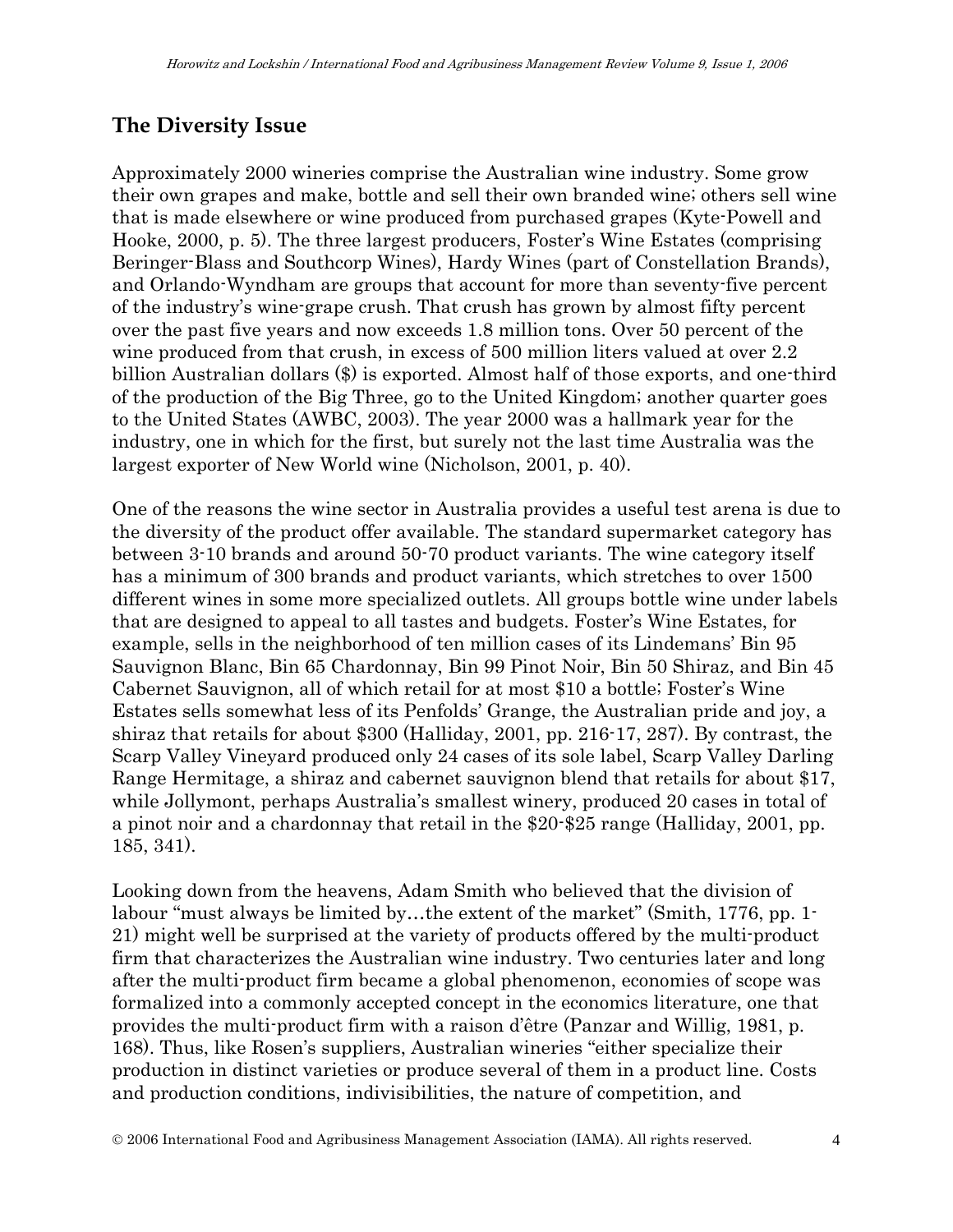competitors' costs factor into these outcomes" (Rosen, 2002, p. 4), and firm size does not necessarily dictate the course of action taken by any one of them. Nonetheless, a small winery is more likely to concentrate its efforts on a few wines, whereas a larger winery or group is more likely to diversify its offerings. This raises two issues, the first being whether size signals quality. Is the mystique of the boutique winery justified? Has a large group gained market share at the expense of quality? We touched on these interesting questions in our earlier paper. A second issue is whether the diversity of a seller's product line reveals anything about whether those products are or are not quality-bargains. Do you get your money's worth when you buy one of the two varietals that are sold by a boutique winery? Quality considerations aside, do any economies of scope enjoyed by a large group translate into better wine for the money? In this paper, then, we explore whether product diversity signals quality-bargains in Australian wine.

### **Estimating Deviations from Quality Expectations for an Australian Wine**

Horowitz and Lockshin (2002) hypothesized that an Australian winery's reputation and the price of any one bottle are effective, if imperfect, quality signals. Like brand advertising, price is an extrinsic attribute that consumers often use to assess product quality when the intrinsic attributes cannot be assessed (Ralston, 2003). The bottle's label typically contains additional potentially cogent information, with the location of the winery as a signal of its collective reputation (Landon and Smith, 1998, p. 632), and the vintage, being particular cases in point. Indeed, it is a poorlykept secret that, in general, region of origin has the potential to influence consumer perceptions of a product and consequently the price consumers are willing to pay for it (Quagrainie et al., 2003), and wine is often offered as a classic case in point (e..g, van Ittersum et al., 2003, p. 215).

Consumer expectations may also be influenced by expert judgments, even though the latter are necessarily subjective and are also imperfect predictors of quality because, for example, "experts do not take into account all the information that they have...Ratings of wine experts do not predict in an efficient way the prices of mature Bordeaux wines for the same reasons' (Ginsburgh, 2003, p. 110). Still, wine producers hope their better efforts will be rewarded at wine exhibitions, say, in that they can subsequently mention of any notable awards a wine may have received as an addendum to the bottle's label (Orth and Krška, 2001).

From that jumping-off point, and with a wine-quality measure as the dependent variable and eight potential quality signals as the independent variables, Horowitz and Lockshin (2002) estimated individual linear regressions for eight varietals of wine, four whites and four reds: chardonnay, riesling, sauvignon blanc, and semillon are the whites, and cabernet sauvignon, merlot, pinot noir, and shiraz are the reds. Blends such as Fox Creek's JSM (shiraz 70%, cabernet franc 20%, and cabernet sauvignon 10%) were not included in the study because of comparability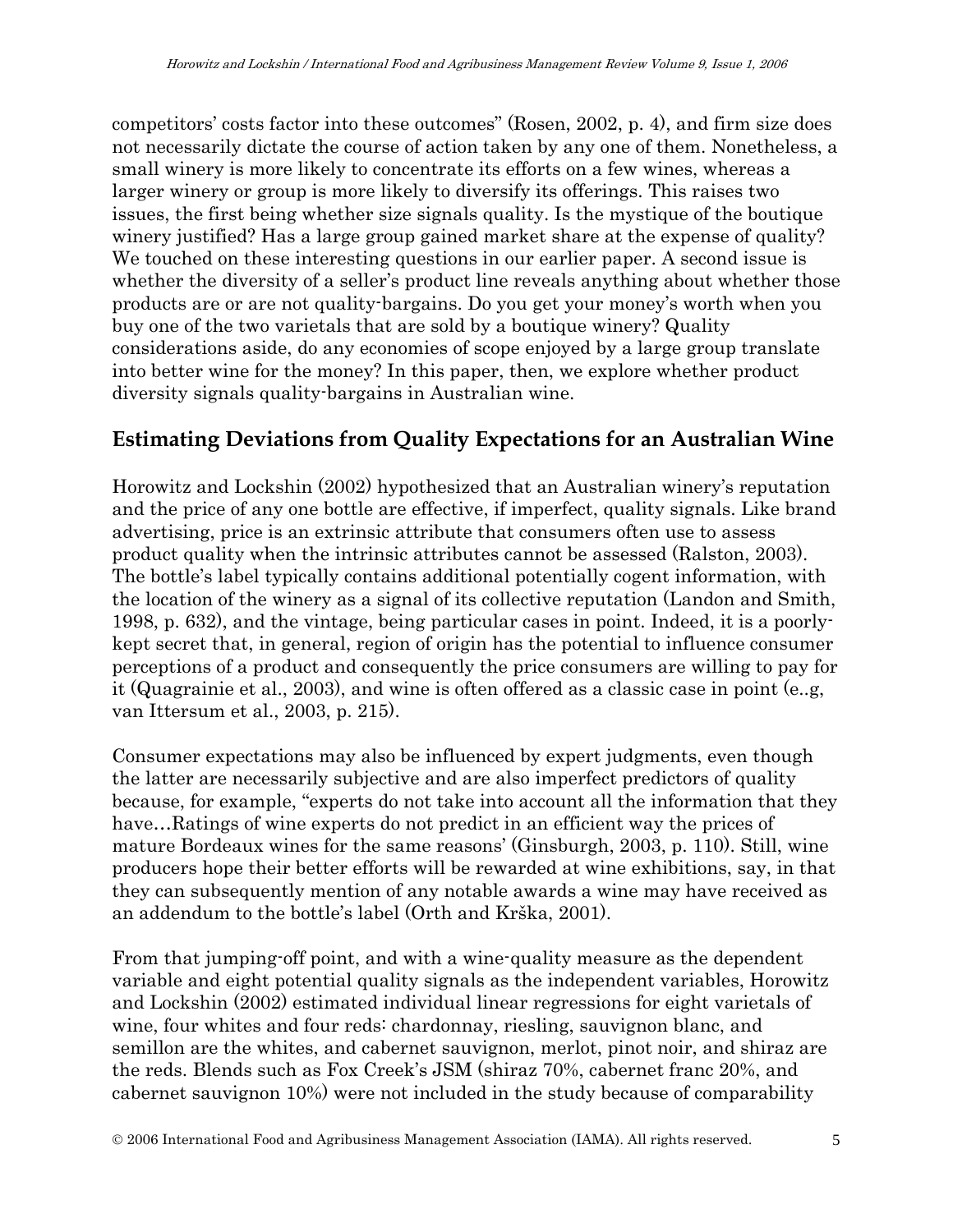problems. The more familiar sort of analysis uses similar cues and a quality measure to explain price in a hedonic price equation as in Combris et al. (1997, 2000), Landis and Smith (1997, 1998), and Ocskowski (1994, 2001). Unwin (1999) provides an excellent review of hedonic wine-price models. Insofar as price and quality are variables that are jointly determined by management and the market, explaining the two-way price-quantity relationship would require a simultaneousequation model, such as the one used by Ling and Lockshin (2003). Our more modest aspirations were to focus solely on how individual consumers might use the available extrinsic cues on the price tag and label affixed to the bottle, in an attempt to glean some insights into a wine's intrinsic quality. In a sense, we are estimating what might be termed a hedonic quality regression, the flip side of the hedonic-price-regression coin (Rosen, 1974), wherein buyers shop around and compare the qualities of brands with different bundles of characteristics, including price. If, to modestly paraphrase Rosen (1974, p. 37), two brands offer the same bundle, but promise different qualities, consumers only consider the higher-quality one, and the identity of the sellers is irrelevant to their purchase decision. This is not a bargaining process in which the consumer and the producer negotiate themselves into a price-quality equilibrium. Rather, the consumer looks at the bottle and the price in a take-it-or leave-it situation and decides, based on his or her expectations as to the quality of the bottle's contents, whether the wine is going to be worth its cost.

The quality measure is the well-known and highly respected Halliday (1999) wine ratings, denoted H1. Halliday's ratings generally run from the mid 70s to the high 90s, and are always expressed as integers; the lowest-quality wines are not rated. Although this means that many of the very lowest-priced wines are not included in our database, the database does include a large number of low-priced wines and does indeed cover the full price range. Unfortunately it also means that any higherpriced wines that did not meet Halliday's minimum standards are also excluded.

Assuredly, any quality measure is open to dispute and prone to measurement error (Landon and Smith, 1997; Schamel and Anderson, 2001; Oczkowski, 2001). Oczkowski (2001, pp. 315-317), in particular, observes, that quality-measurement error can result in biased ordinary-least-squares (OLS) parameter estimates, which is the case when the measure is an independent variable in a hedonic price equation. When, however, when the quality measure is the dependent variable, even with measurement error OLS will give unbiased parameter estimates. The penalty paid for measurement error is less precision, in the sense of overestimated standard errors and an underestimated coefficient of determination (R2) (Hausman, 2001, pp. 59-60). But James Halliday's authoritative book on Australian wines has been published annually for more than a decade, and he has contributed to the wine literature on a regular basis for more than two decades. When Halliday speaks, albeit with a not completely infallible voice, the Australian wine industry and its customers listen. We do too.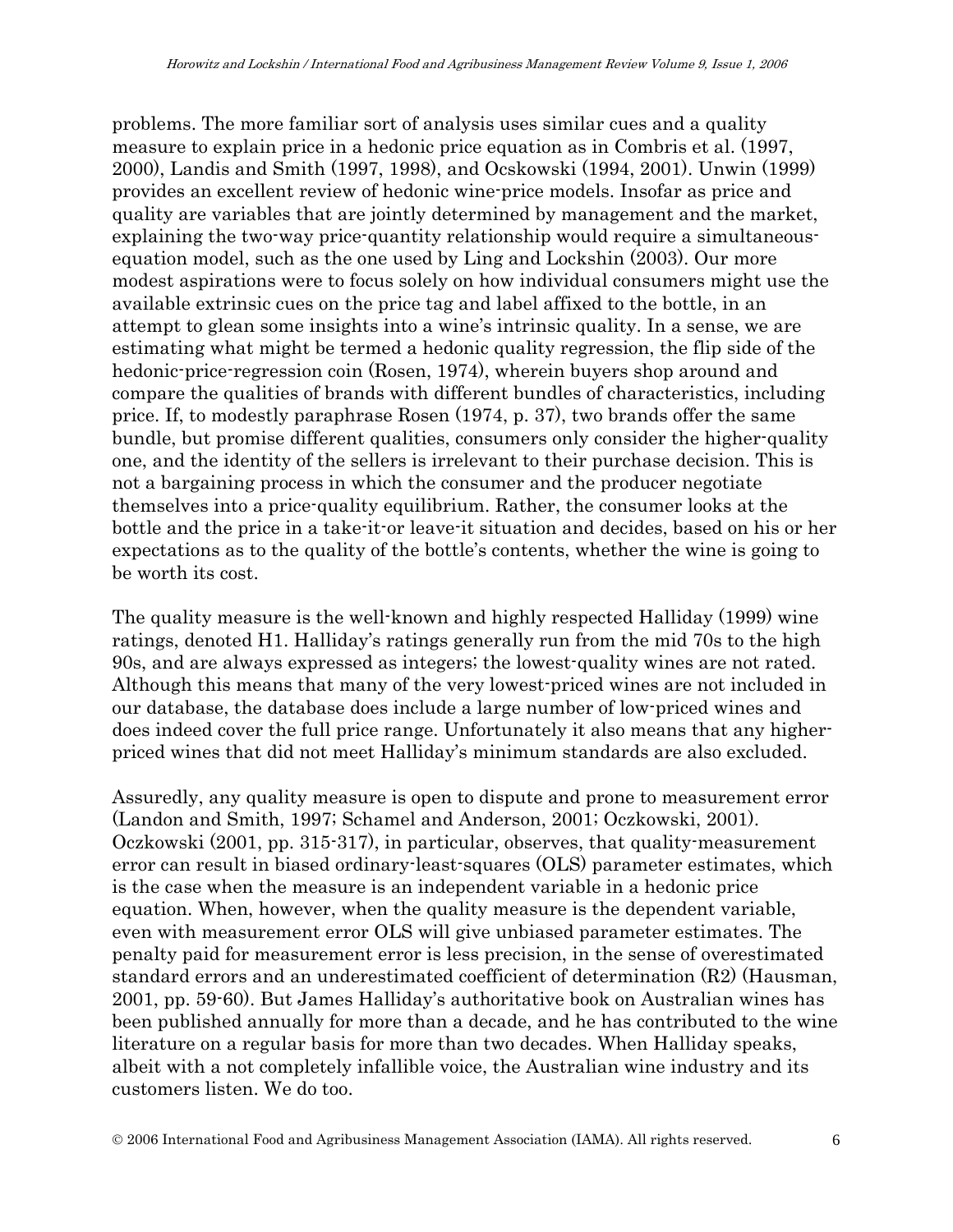The Halliday rating system has a particular virtue for the use to which it is put here: namely, it provides metric ratings that can serve as the dependent variable in an ordinary-least-squares regression, as opposed to count data, qualitative data, rankings, or categorizations, all of which would imply the need to use some discretechoice estimation approach, such as multivariate logit (Greene, 2003, pp. 663-664). That is, unlike a system that might award stars to wines, for example, where the implied quality difference between a one-star wine and a two-star wine is not necessarily the same as that between a four-star wine and a five-star wine. A Halliday two-point difference between wines has the same implication whether the wines are modest bottles in the 70s or higher-quality wines in the high 80s.

Eight basic types of independent variables serve as our quality signals. Each winery's individual reputation, as opposed to a group's collective reputation, is measured here through Halliday's winery rating, denoted H2. The ratings run from 3 to 5 in half-point increments. Wineries not rated by Halliday were arbitrarily assigned a rating of 2.5. A winery's reputation depends on its past output. The collective reputation of a group will depend upon some average of the reputations of its individual wineries (Tirole, 1996). Landis and Smith (1998) include three different collective reputation measures along with individual firm reputation in their hedonic price equation. Many if not most of our wineries are not members of a group and their collective and individual reputations would be one and the same. Insofar as high-quality wines command price premiums, the latter can be viewed as in part reflecting returns to the individual winery's reputation (Shapiro, 1983).

Price as a quality signal enters in three different ways. First, the natural logarithm of the retail price, denoted  $P_{NL}$ , is included in every equation. Second a vector of dummy variables, denoted  $P_i$ , is introduced to reflect the so-called *pricing points* into which a particular bottle falls. The specific pricing points depend upon the varietal. Semillon and sauvignon blanc, for example, tend to sell for less than comparably-rated chardonnays. Thus, the pricing points considered for the former two wines are  $P \le 10$ ,  $10.01 \le P \le 15$ ,  $15.01 \le P \le 20$ , and  $P \ge 20.01$  and the vector  $P_i$ contains three dummy variables, one for each of the first three pricing categories. For chardonnay, however, two different pricing categories define dummy variables to replace the  $P \ge 20.01$  category: namely,  $20.01 \le P \le 30$  and  $P \ge 30.01$ . Finally, we capture any interaction effects of price within each price category through a vector of variables denoted  $P_{\text{NL}} \times P_i$ .

The winery's *experience* and potential exposure to the public eye is captured in the dummy variable  $Y = 1$  for a winery established after 1990 and  $Y = 0$ , otherwise. This variable, too, may reflect an individual winery's reputation.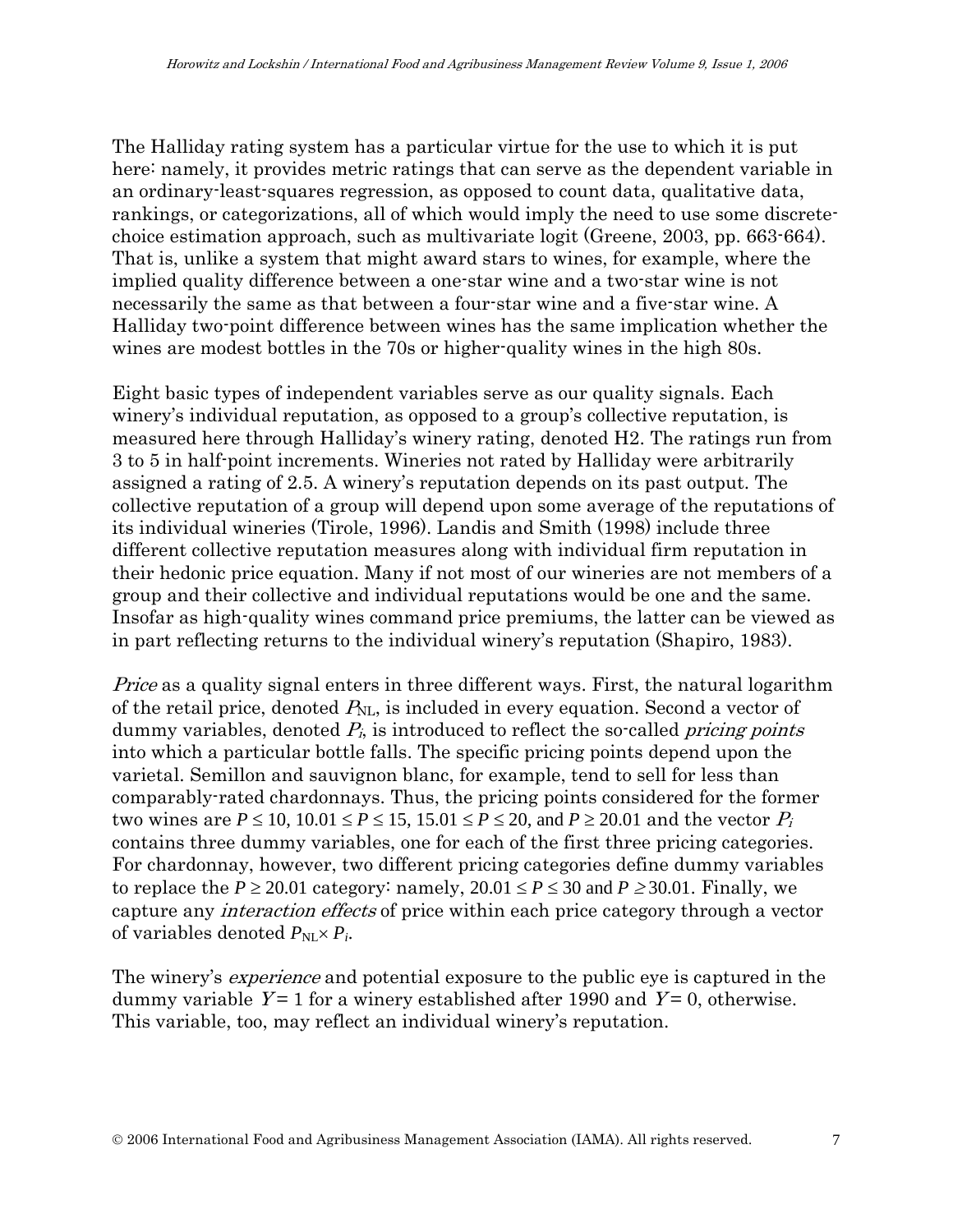A vector of dummy variables, denoted  $V_i$ , distinguishes *vintage*. Depending upon the varietal, dummy variables were defined for either pre-1996 or pre-1997 vintages, as well as for each of the subsequent years.

Winery or group *size*, which again may be at least a partial determinant of reputation, is another quality signal that was explored through a vector of dummy variables, denoted Q, defined in accordance with the total tons of grapes processed, or Q. Four size categories were delineated: namely,  $Q \le 99$ ,  $100 \le Q \le 999$ ,  $1,000 \le Q$ ≤ 9,999, and  $Q$  ≥ 10,000.

Finally, the vector of dummy variables  $R_k$  indicates the wine-producing region in which the winery is located. The vector's components depend upon the varietal, because some regions, such as the Barossa Valley and Coonawarra, are notable for their cabernet sauvignons and shirazes, whereas the Clare Valley, say, is more noted for its aromatic white wines. The zero-one regional delineations serve as collective reputation indicators.

Let  $\varepsilon$  denote a random-error term with the usual normality properties and let  $\beta_m$ denote a population parameter;  $\beta_m$  denotes a vector of parameters. Suppressing subscripts that delineate specific wines, parameter estimates  $b_m$  and  $b_m$  were obtained for eight specifications of the following regression equation, corresponding to each of the eight varietals:

$$
H_1 = \beta_0 + \beta_1 H_2 + \beta_3 P_{NL} + \beta_4 P_i + \beta_5 P_{NL} P_i + \beta_6 Y + \beta_7 V_j + \beta_8 Q + \beta_9 R_k + \varepsilon.
$$
 (1)

After eliminating the variables whose coefficients were not statistically significant  $(\alpha \le 0.106)$ , the adjusted  $R^2$ s for the final estimated equations ranged from a low of 0.188 for merlot and a sample size of  $N = 94$  (with four statistically significant  $\lceil \alpha \leq 1 \rceil$ 0.026] slope-parameter estimates) to a high of 0.472 for semillon and  $N = 213$  (with nine statistically significant  $\alpha \le 0.028$ ] slope-parameter estimates). The individual reputation signal was an important positive  $(0.974 \le b_1 \le 2.602)$  and statistically significant ( $\alpha \leq 0.005$ ) factor in all eight estimated equations. In one form or another price also was an important positive  $(b_3 > 0$  and/or  $b_4 \ge 0$  and/or  $b_5 \ge 0$ ) and statistically significant ( $\alpha \leq 0.008$ ) factor in all eight estimated equations. The positive relationship, however, is not necessarily linear so that increases in price need not explain equal increases in quality. In only one case (merlot) was  $b_6 = 2.949$ statistically significant ( $\alpha$  = 0.015). At least one vintage dummy entered into each final equation, implying that some vintages signal lower-quality or higher-quality wines.

The winery size dummies only entered into the final estimated equations for riesling, semillon, cabernet sauvignon, and pinot noir. Insofar as one can generalize this result, it would be to the effect that the largest wineries or groups tended to produce wines of these four varieties that are more highly rated than did the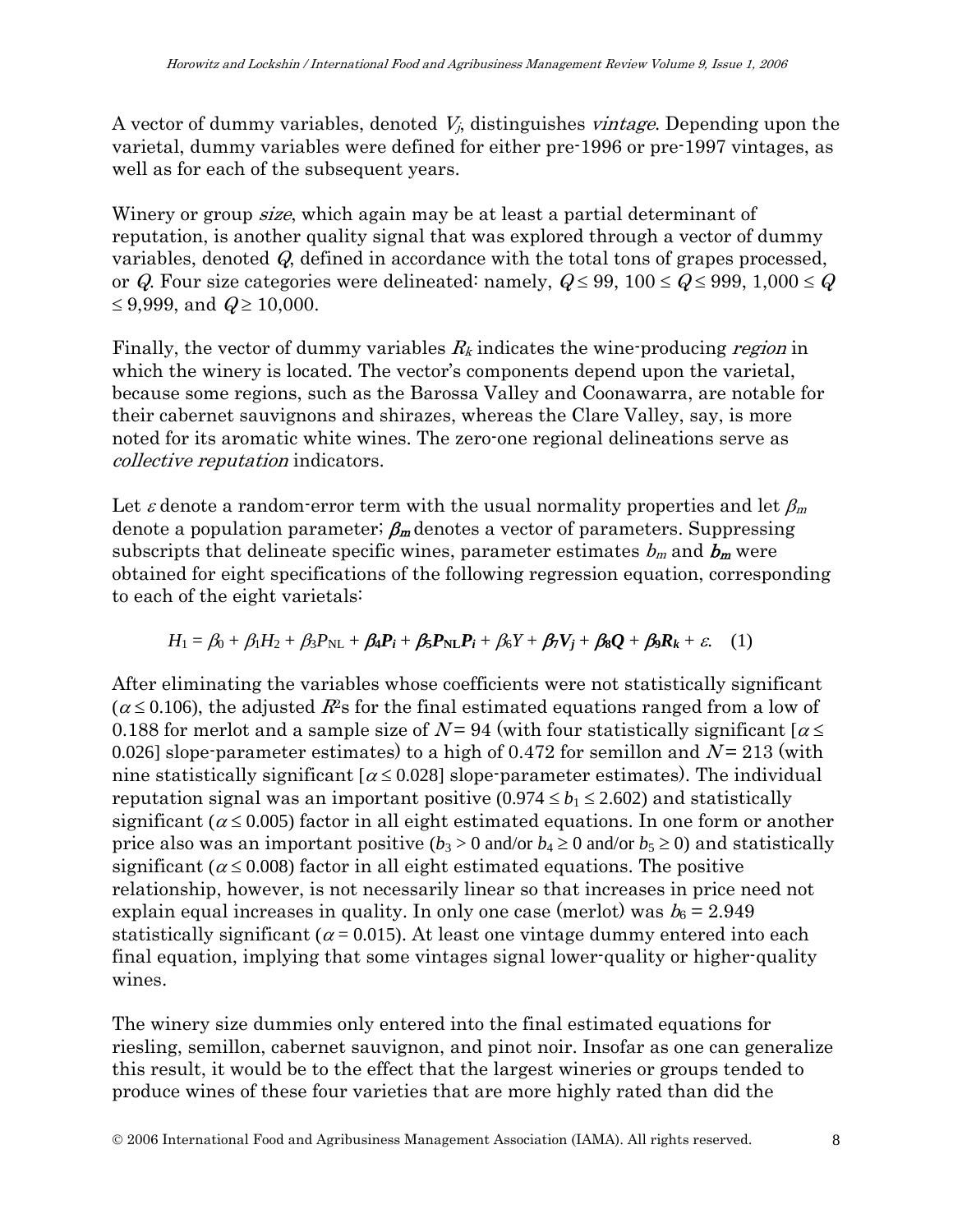wineries or groups in one or more of the other size categories. Finally, one or more of the regional dummies, or collective reputation signals, entered into the final estimated equation for every varietal, in some cases with a positive impact and in others with a negative impact on the quality rating.

In sum, then, as one might expect, price and winery rating are uniformly important and reliable quality signals across all varietals. Vintage, size of winery, and region can also provide cues as to the quality of an individual bottle for a particular varietal, but not necessarily for all varietals. The differences are in the details, which are available to the interested reader in Tables 2 and 3 of Horowitz and Lockshin (2002, pp. 14-15).

We use the residual,

$$
e = H_1 - b_0 + b_1 H_2 + b_3 P_{\text{NL}} + b_4 P_i + b_5 P_{\text{NL}} P_i + b_6 Y + b_7 V_j + b_8 Q + b_9 R_k, (2)
$$

as our ceteris paribus measure of the difference between the actual and the expected quality of a particular bottle of wine. To repeat, the question addressed here is not whether a particular winery or group offers consistently higher quality or lesser-quality wines. Rather, our concern is with whether the seller consistently offers higher quality or lesser-quality wines than the informed wine buyer has reason to *expect*, quality-bargains or rip-offs, given the seller's various characteristics, including its reputation, and those of the particular bottle, including its price, and whether product diversity signals such. Assuredly, consumers willing to bear the costs of search can always pick up a copy of Halliday's latest wine guide to inform themselves as to the quality of a particular bottle. Halliday, however, does not indicate whether the bottle is worth the price. Other guides or wine columnists, such as Kyte-Powell and Hooke (2000), indicate value for money, but their coverage is not as extensive as Halliday's.

Berrys Bridge ( $H_2 = 4.50$ ), for example, which is located in Pyrenees ( $R_{19} = 1$ ), was established in 1990 ( $Y=0$ ). The winery was not included in our study, but it produced 1,500 cases of the only two wines that it sells during the study period: the 1999 ( $V_3$  = 1) Berrys Bridge Shiraz ( $H_1$  = 89) and the 1999 Berrys Bridge Cabernet Sauvignon ( $H_1$  = 92). The 1,500 cases translate into  $Q < 35$  ( $Q_1$  = 1). Both wines retail for  $P = $28$ , so that  $P_{NL} = 3.3322$ ,  $P_7 = 1$ , and  $P_{NL}P_7 = 3.3322$ , and "[N]ot surprisingly, the limited quantity sells out with great speed" (Halliday, 2001, p. 33). That is, the winery produces a reasonably high-quality product. Halliday's comment implies that both he and the public believe the wines to be more than reasonably priced, given their quality. In that sense they are quality-bargains. Focusing on the 1999 Berrys Bridge Shiraz and substituting the above data into the estimated equation for shiraz, all the dummy variables for the statistically significant parameters are set equal to zero. The *expected* quality rating for this wine is: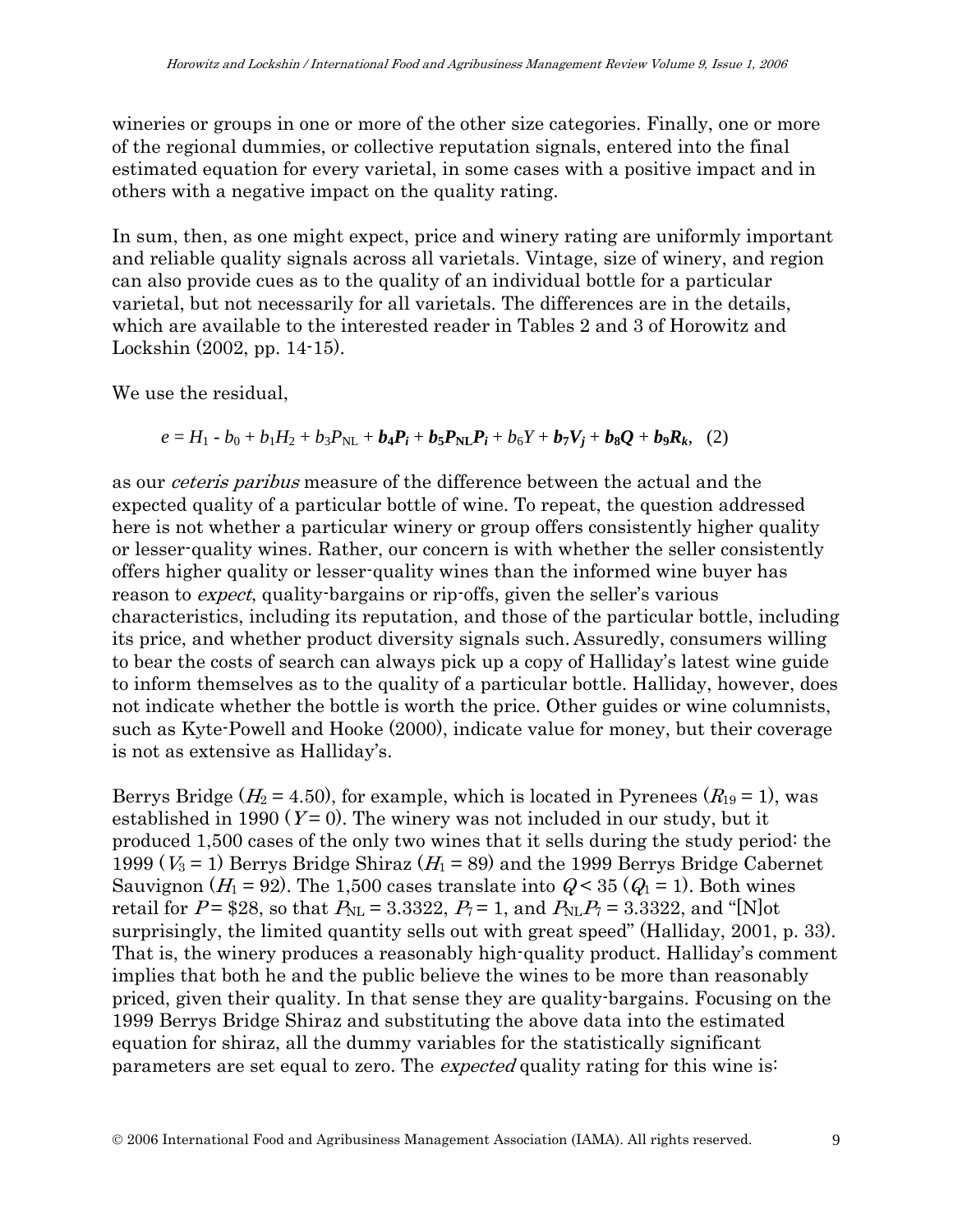$E[H_1] = 69.154 + 1.938 \times 4.5 = 77.875.$ 

Thus the residual is:  $e = 89 - 77.875 = 11.125$ . As regards the 1999 Berrys Bridge Cabernet Sauvignon, here too all the dummy variables for the statistically significant parameter estimates are equal to zero and the expected quality rating is:

$$
E[H_1] = 62.741 + 1.951 \times 4.5 = 71.521.
$$

The residual is:  $e = 92 - 71.521 = 20.479$ . Thus, as informed consumers we too are not surprised that Berrys Bridge wines sell out with alacrity. Berrys Bridge 1999 vintage comprises two high-quality bottles that provide much *more* quality than its customers have reason to expect at that price. Both bottles are veritable bargains in this sense, too.

#### **The Overall Results**

Is Berrys Bridge unique among wineries specializing in cabernet sauvignon and shiraz in offering quality-bargains? Does Berrys Bridge do so as a matter of policy? There were 517 wineries or groups in our sample. Of those 517, disregarding any blends, 27 offered only shiraz and cabernet sauvignon. In some cases, however, more than one label of the varietal was on offer by the winery or group. The additional labels derive from, for example, different vintages of the same wine (e.g., 1998 and 1999), different wines of the same vintage from the same winery (e.g., a 1998 Shiraz and a 1998 Reserve Shiraz), and wines from different wineries in a group (e.g., a Coonawarra Shiraz and a Padthaway Shiraz). Averaging the residuals for each varietal, ten sellers other than Berrys Bridge exceeded the regressionbased quality expectations for both wines and six fell short for both. If deviations from the estimated regression line were strictly a matter of chance, in about half the cases we would find  $e \leq 0$ , so that the likelihood of being either below or above the estimated regression line would be  $p = \frac{1}{2}$ . Hence, the probability that a seller offering two varietals will have either  $e \leq 0$  or  $e \geq 0$  for both varietals, will be  $\frac{1}{4}$ . Therefore, an expected  $\frac{1}{4} \times 27 = 6.75$  out of the 27 sellers would fall into each of the latter two categories. An expected 13.5 sellers, as opposed to 11 sellers, would be above the line for one varietal and below it for the other. Computing chi-square with two degrees of freedom yields  $\chi^2$  = 2.1111, and we fail to reject the independence and matter-of-chance hypothesis. Thus, the Berrys Bridge data might very well reflect the winery's price and production policy and a management that considers itself to be in the wine-quality-bargain business. But nothing in the sample data suggests a quality-bargain or rip-off strategy in general for these 27 sellers, although the results for any one might reflect its quality vis-á-vis price and production policies.

The average of the residuals is our ceteris paribus measure of the difference between the actual and the expected quality of a particular varietal offered by a winery or a group. The number of varietals is our measure of product diversity,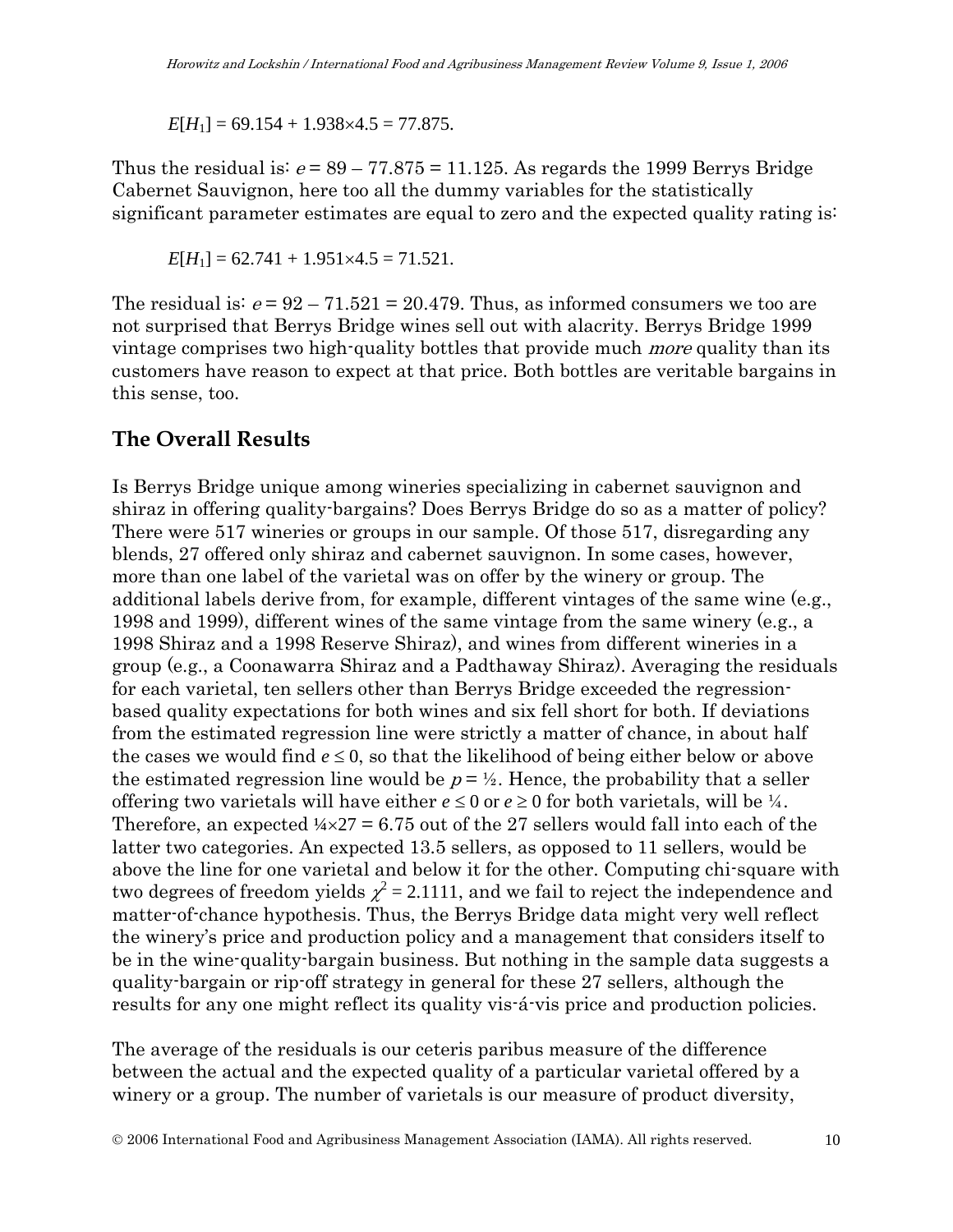although it captures only one dimension of product diversity. Other dimensions, such as the side-by-side appearance of the same varietal from different vineyards, or of different vintages, or by status (i.e., vintner's reserve), are subsumed in the averaging process.

To explore whether in general there is any relationship between the average residuals for one varietal and that for another, we first compute their 28 productmoment correlation coefficients. If there is no tendency for a seller that bottles higher-than-might-be-expected quality of one varietal to bottle either higher-thanmight-be-expected or lower-than-might-be-expected quality of another, then each of these 28 coefficients should be equal to zero.

The correlation coefficients are the above-the-diagonal elements of Table 1. The number of paired observations for the particular varietals is given below the diagonal. Thus, 66 sellers produced at least one label of both riesling and chardonnay. The correlation between the averages of the residuals of the labels for those 66 is 0.3162. Only 12 sellers produced at least one label of both pinot noir and merlot, and the correlation between the averages of the residuals of the labels for those 12 is –0.5240. The former correlation is statistically significant ( $\alpha$  = 0.05), whereas the latter is not.

|           | Chard.                   | Riesling                 | Sau. Bl.       | Semillon       | Merlot         | Pin Noir       | Cab. Sau.      | Shiraz    |
|-----------|--------------------------|--------------------------|----------------|----------------|----------------|----------------|----------------|-----------|
| Chard     | $\overline{\phantom{a}}$ | $0.3162*$                | 0.0335         | $-0.1014$      | 0.2493         | 0.1142         | $0.2612*$      | $-0.0090$ |
| Ries.     | 66                       | $\overline{\phantom{a}}$ | 0.0831         | $-0.0540$      | $-0.0199$      | 0.1201         | $0.3372*$      | $0.5474*$ |
| Sau. Bl.  | 51                       | 28                       | $\blacksquare$ | 0.4463         | $-0.3750$      | 0.0956         | 0.3095         | 0.1617    |
| Semillon  | 49                       | 24                       | 19             | $\blacksquare$ | $-0.0590$      | $-0.2410$      | $-0.0872$      | 0.0440    |
| Merlot    | 35                       | 19                       | 18             | 17             | $\blacksquare$ | $-0.5240$      | 0.0310         | 0.0631    |
| Pin. Noir | 84                       | 40                       | 32             | 14             | 12             | $\blacksquare$ | $-0.2330$      | 0.1039    |
| Cab. Sau. | 90                       | 51                       | 36             | 44             | 28             | 30             | $\overline{a}$ | $0.2444*$ |
| Shiraz    | 121                      | 70                       | 37             | 53             | 27             | 33             | 101            |           |

Table 1: Number of Paired Varietals\Correlation Coefficients Between Residuals

\* Statistically significant at  $\alpha$  = 0.05.

Six of the coefficients, all of which are positive, ranging between 0.2444 and 0.5474, are statistically significant. Cabernet sauvignon, paired with chardonnay, riesling, and shiraz, is one of the varietals in half of the statistically-significant relationships. In effect, there is the weak hint of a possible positive carry-over effect from one varietal to another, at least with regard to certain specific pairings of varietals.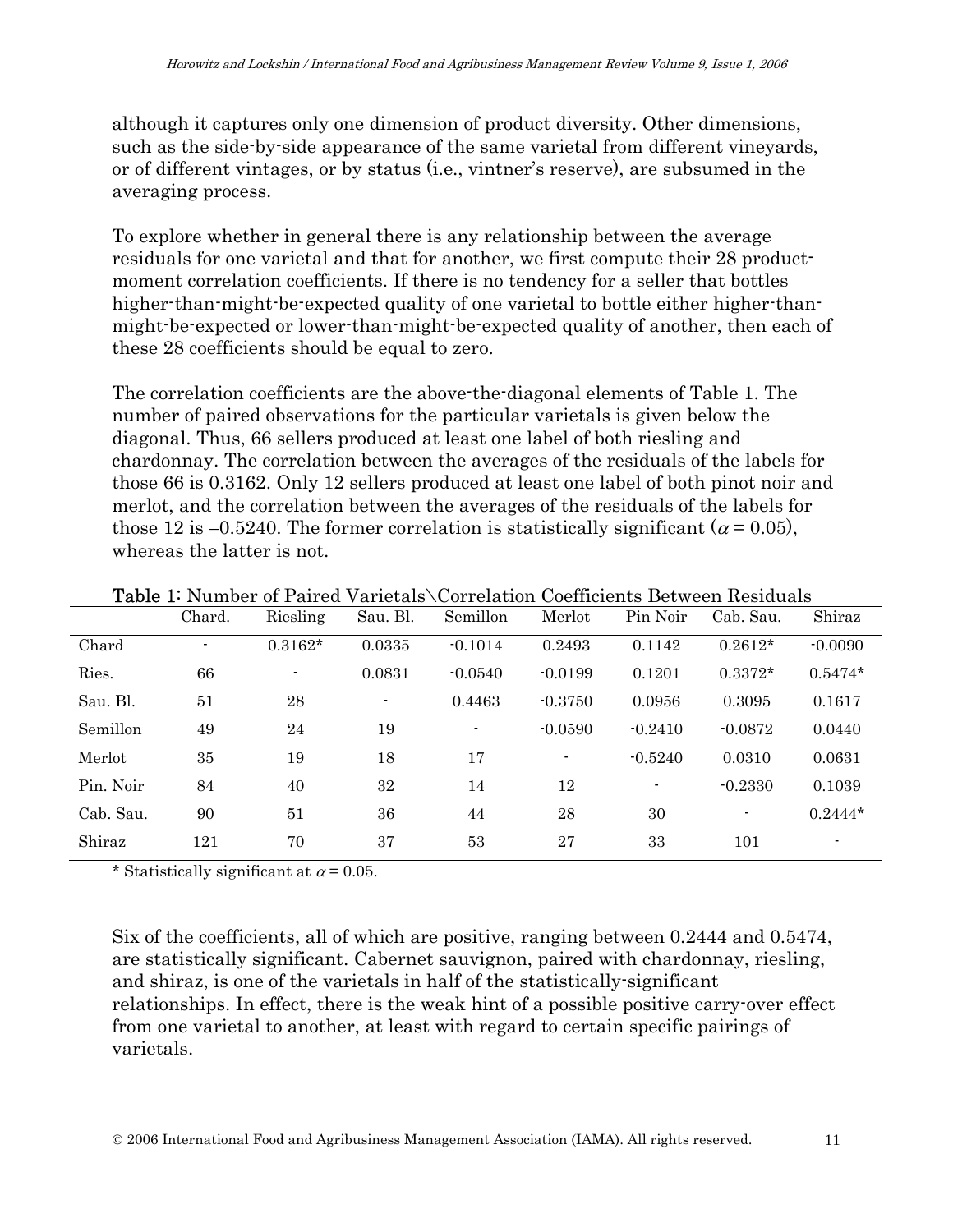A more illuminating result is obtained from our second set of computations and a chi-square analysis. Consider the 175 sellers that contributed only a single varietal to the sample set. Bellingham, for example, only produced riesling and Beresford only produced chardonnay. Of these 175 observations, 93 of the residual averages were positive and 82 were negative. Suppose specialization in a single varietal does not necessarily signal quality-bargain status. Instead, whether the specialist's product is of higher or lesser quality than might be expected is likely a matter of chance. Then, half of the averages would be positive and half would be negative. Computing chi-square with one degree of freedom yields  $\chi^2$  = 0.6914, which does not reject the matter-of-chance hypothesis. Whether as a matter of policy some Australian wineries that specialize in a particular varietal provide higher or lesser quality than might be expected from its price and its label, is a separate issue. It would, however, be erroneous for the consumer to infer anything either positive or negative about whether a bottle of wine is a quality-bargain from the signal that it contains the only varietal that the winery offers.

Table 2 extends this analysis to producers that contributed between two and four varietals to the sample set. With two varietals,  $\chi^2$  = 1.9938, which again does not reject the matter-of-chance hypothesis. With three varietals and three degrees of freedom, however, we get a statistically significant ( $\alpha$  = 0.05)  $\chi^2$  = 6.0582. Four varietals and four degrees of freedom also yield in a statistically significant  $\chi^2$  = 13.4493. The latter two tests reject the matter-of-chance hypothesis in favor of the suggestion that when sellers offer more than two varietals the bang for a buck offered in one of these will tend to be related to the bang for the buck offered in another. Closer inspection of the elements contributing to the chi-square suggests what that relationship might be.

|                                       | <b>Table 4'</b> Data Full The City Square Tests Full One to Full Varietals |               |                 |           |
|---------------------------------------|----------------------------------------------------------------------------|---------------|-----------------|-----------|
| No. Positive $(+)$ and Negative $(.)$ |                                                                            | <u>Actual</u> | <u>Expected</u> |           |
|                                       | $\mathrm{+}$                                                               | 93            | 87.5            | 0.3457    |
| One Varietal                          |                                                                            | 82            | 87.5            | 0.3457    |
|                                       | Total                                                                      | 175           | 175             | 0.6914    |
|                                       | $^{++}$                                                                    | 48            | 40.25           | 1.4927    |
| Two Varietals                         | $+$ -                                                                      | 75            | 80.5            | 0.3758    |
|                                       | --                                                                         | 38            | 40.25           | 0.1258    |
|                                       | Total                                                                      | 161           | 161             | 1.9938    |
|                                       | $++++$                                                                     | 13            | 13.625          | 0.0287    |
| Three Varietals                       | $++-$                                                                      | 43            | 40.875          | 0.1105    |
|                                       | $+ - -$                                                                    | 32            | 40.875          | 1.9270    |
|                                       |                                                                            | 21            | 13.625          | 3.9920    |
|                                       | Total                                                                      | 109           | 109             | $6.0582*$ |
|                                       | $++++$                                                                     | 6             | 2.875           | 3.3967    |
|                                       | $++++-$                                                                    | 7             | 11.5            | 1.7609    |
| Four Varietals                        | $++--$                                                                     | 10            | 17.25           | 3.0471    |
|                                       | +---                                                                       | 18            | 11.5            | 3.6739    |
|                                       |                                                                            | 5             | 2.875           | 1.5707    |
|                                       | Total                                                                      | 46            | 46              | 13.4493*  |

Table 2: Data For The Chi-Square Tests For One to Four Varietals

\* Statistically significant at  $\alpha$  = 0.05.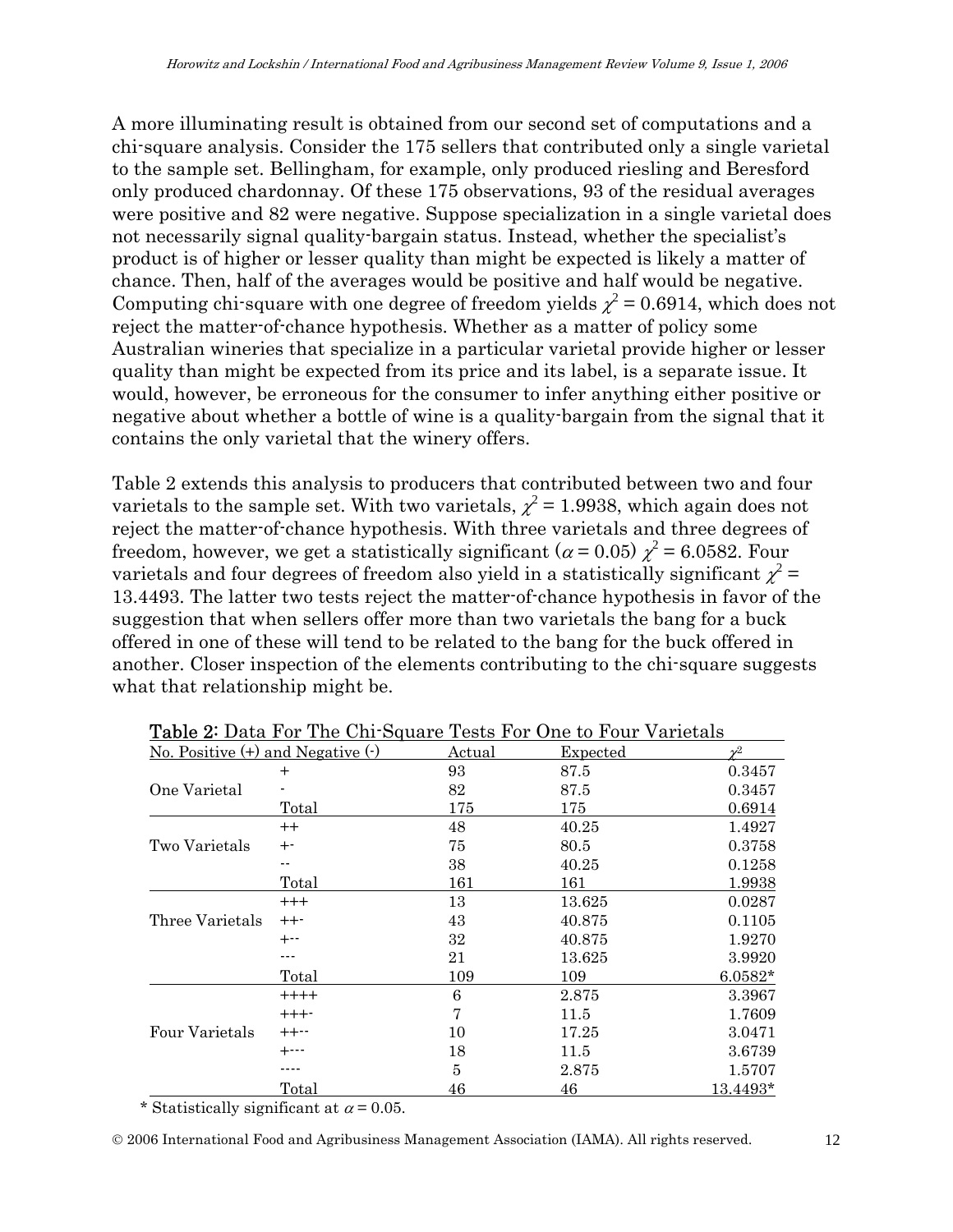With three varietals, two-thirds of the  $\chi^2$  = 6.0582 is attributable to 21 sellers with negative average residuals for all three of their varietals, as opposed to an expected 13.625 observations under the independence hypothesis. With four varietals we only have an expected 2.872 observations in the two extreme cells. When those cells are combined with their immediate predecessors to form categories of at least three positive (negative) residuals, we again obtain a statistically significant  $\chi^2$  = 7.7536. Sixty percent of the latter value is contributed by the at-least-three-negatives category. In tandem, the three-varietal and four-varietal cases suggest that while there may be several sellers offering several varietals that as a matter of business policy and practice seek to offer their customers quality-bargains, many more of their counterparts do just the reverse.

Too few sellers offered more than four varietals to permit similar tests, but an analogous grouping of their results provides some interesting insights. In five of the fourteen cases of a seller offering five varietals, there were three positive and two negative residual averages; the reverse holds in six of the cases. In the remaining three cases, four of the residual averages were negative. Once again, when more than two varietals are on offer, lower-than-expected quality tends to be the result. Nine sellers offered six varietals. Of those, two had three positive and three negative residual averages, two had two positive and four negative residual averages, four had five negative averages and one positive average, and one contrived to produce six negatives. Five wineries or groups offered seven varietals. One of these had five positives and two negatives, one had four positives and three negatives, two had two positives and five negatives, and one had one positive and six negatives. These results are also supportive of the general notion that when more than two varietals are on offer, lower-than-expected quality tends to be the result. The lone departure from the suggestion comes from the three sellers that offered all eight varietals. One of these producers had six positive and two negative residual averages, one had five positive and three negative residual averages, and the third had four and four.

It would be erroneous to infer from the latter results a tendency for the larger sellers to bottle wine that will disappoint, given its price and other characteristics. First, any such inference relies on the erroneous presumption that only a large seller offers a broad array of products. Only one of the three sellers offering all eight varietals is in the Big Three and by contrast with the Hardy Wine Company and Foster's Wine Estates, with wine-grape crushes of over 200,000 tons during our sample year, one of the three had a crush of less than 500 tons. Second, the larger sellers are unlikely to have achieved their large market shares by focusing solely on high-quality, higher-priced, single-grape wines that merit Halliday's attention. And it would be equally erroneous to infer anything about the relationship of seller size and product quality from our results.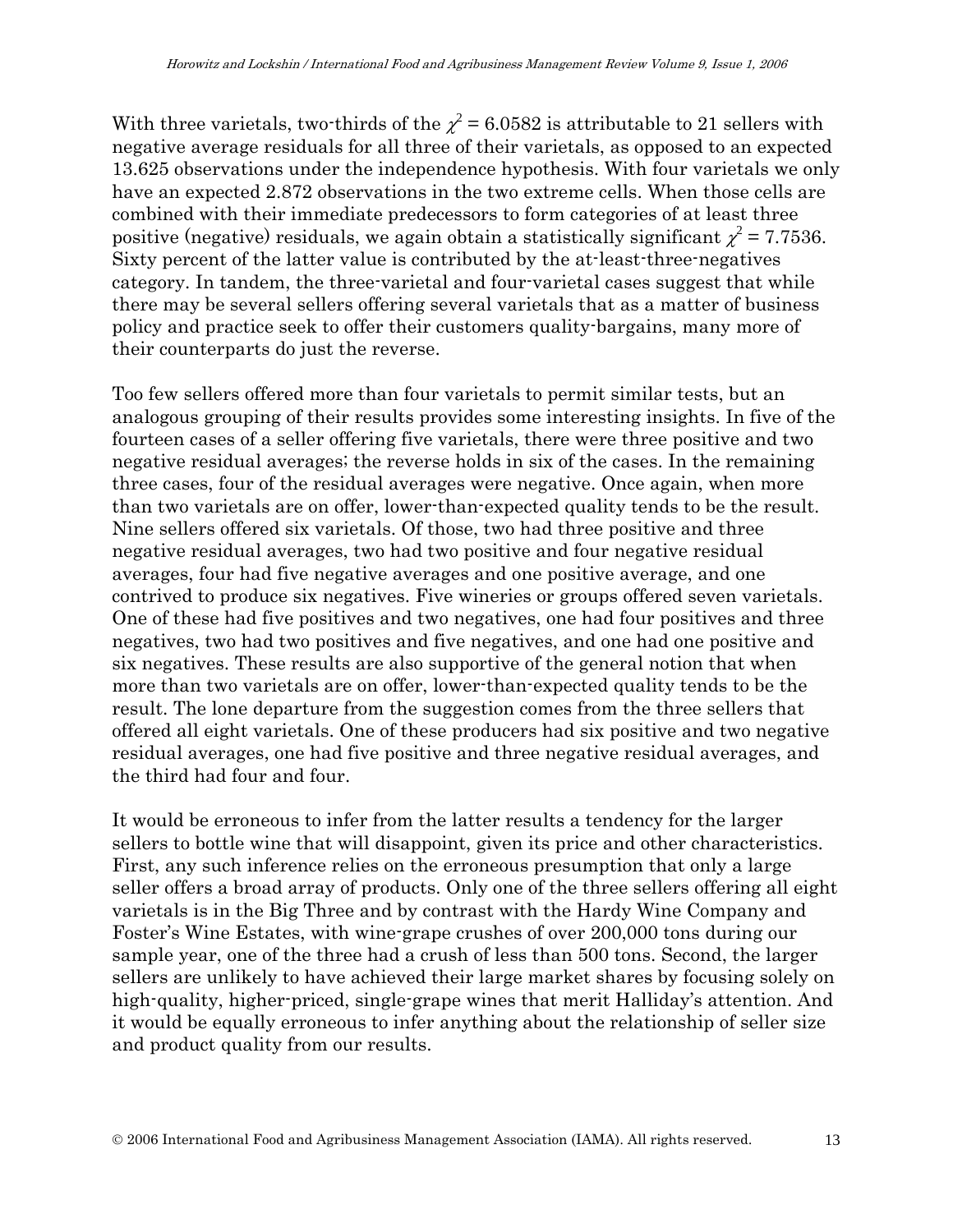Doubtless many Australian producers can be relied on to offer higher-quality wines across the board than consumers have reason to expect, ceteris paribus, and doubtless others can be relied on to do just the reverse. The general implication of our results, however, is that product diversity is an especially fault-ridden signal as to the category, if either, into which any one producer falls. Several varietals from the same seller on a vintner's shelf might want to give the potential buyer modest pause, as this diversity hints at giving buyers less than their money's worth in any one bottle. In the overwhelming majority of instances, however, those in which a seller offers only one or two varietals, the lack of diversity provides not a shred of evidence as to where the bottle falls on the quality-bargain scale.

### **Conclusions**

Economists have an unflappable belief in the disciplining force of the market. Yet, "you get what you pay for" remains a cliché that is regularly honored in the breech. Even as we write, some consumers are being pleasantly surprised by a bottle of wine because they think it's a quality-bargain. Others, however, are suffering the less pleasant experience of feeling that the bottle isn't worth the money. Even the repeat buyer is not immune. How often does one hear "This is not as good as I remembered it" or "This is better than I recalled"? A bottle of Australian wine could serve as an exemplar.

Experience aside, consumers take their cues as to what to expect from a product of uncertain quality from its price, from the producer's reputation, and from any number of other imperfect signals of product quality. A bottle of Australian wine could serve as an exemplar of such a product and one for which the practice is not entirely unjustified. Price and quality are indeed associated, and generally strongly so for Australian wine, but consumers will not necessarily get what they pay for. Sometimes they'll get more and sometimes they'll get less. The winery's reputation also is a strong signal as to what to expect from the bottle, because that is how the winery got its reputation in the first place. Nevertheless, given its price, the winery's reputation, and other specifics of the wine, the bottle might well exceed or fall short of the consumer's expectations for it.

Because sellers' actions and the signals that they send can affect buyer behavior, sellers must consider how those acts and signals will be interpreted and the reactions they will engender. A decision to offer an array of wines, a merlot as well as a shiraz, whites as well as reds, sends a signal. How that signal will or should be interpreted are two different things. We have shown that one should not consider specialization to be a virtue when anticipating whether an Australian wine will surpass or fall short of price-and-label-based expectations. Indeed, the signal that a seller offers only one or two varietals provides no new information as to whether or not a quality-bargain is at hand. By the same token, while the diversity signaled by more than two varietals should not necessarily be considered a vice in the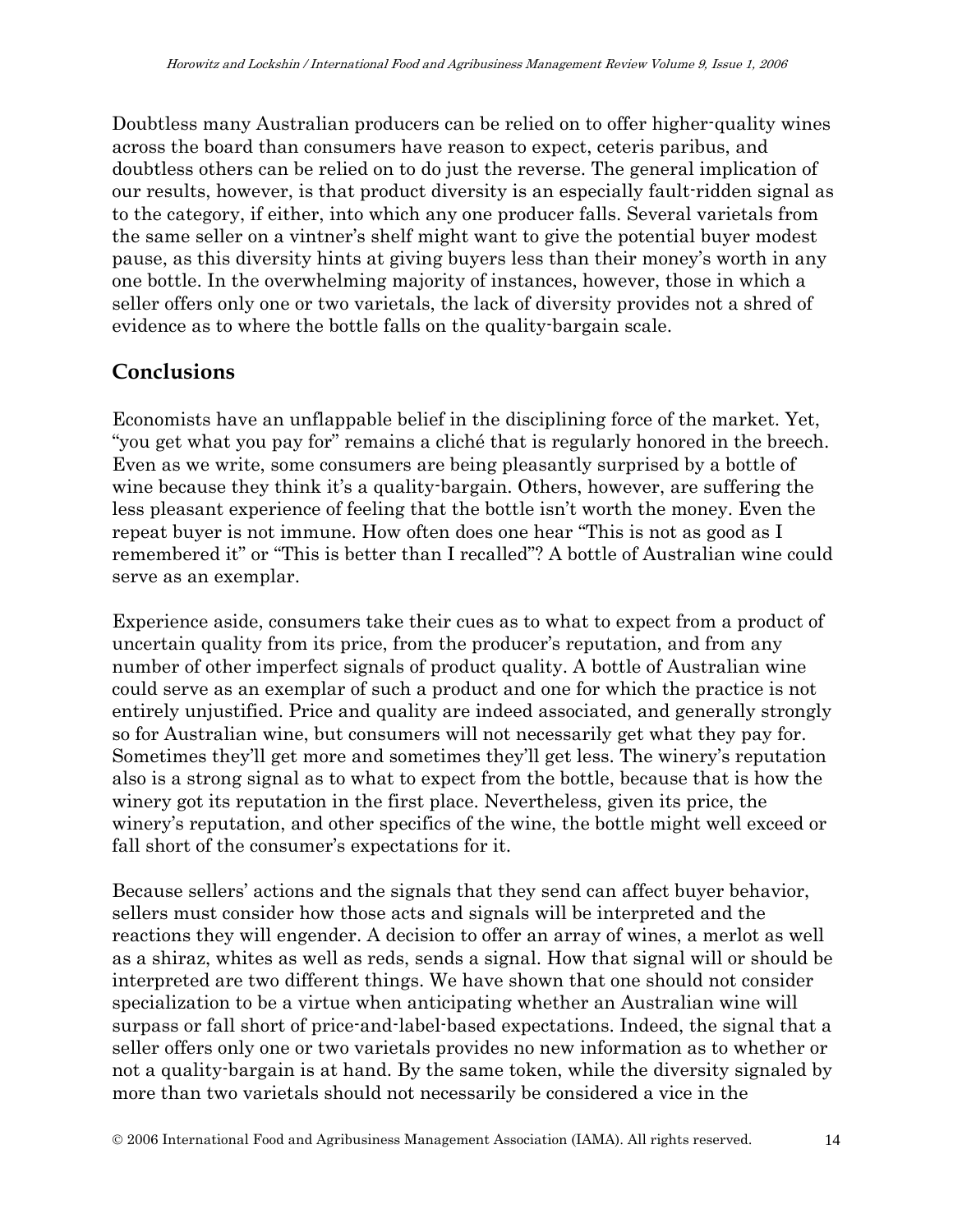anticipation process, the evidence points that way. We refrain from speculating whether Australian wine also qualifies as an exemplar in this regard.

#### **References**

- Akerlof, G. A. (1970). The Market for 'Lemons': Quality Uncertainty and the Market Mechanism. *Quarterly Journal of Economics*, 84, 488-500.
- AWBC (Australia Wine And Brandy Corporation) (2003). Wine Export Approval Report. December 2002.
- Combris, P., Lecoq, S. and M. Visser (1997). Estimation of a Hedonic Price Equation for Bordeaux Wine: Does Quality Matter? Economic Journal, 107, 390-402.
- Combris, P., Lecoq, S. and M. Visser (2000). Estimation of a Hedonic Price Equation for Burgandy Wine. *Applied Economics*, 32, 961-967.
- Gerstner, E. (1985). Do Higher Prices Signal Higher Quality? Journal of Marketing Research, 22, 209-215.
- Ginsburgh, V. (2003). Awards, Success and Aesthetic Quality in the Arts. Journal of Economic Perspectives, 17, 99-111.
- Greene, W. R. (2003). Econometric Analysis. Upper Saddle River, NJ: Prentice Hall.
- Halliday, J. (1999 and 2001). Australia and New Zealand Wine Companion, 2000 and 2002 Editions. Sydney (Australia): Harper Collins.
- Hausman, J. (2001). Mismeasured Variables in Econometric Analysis: Problems From the Right and Problems From the Left. Journal of Economic Perspectives, 15, 57-67.
- Hjorth-Anderson, C. (1991). Quality Indicators: In Theory and In Fact. European Economic Review, 35, 1491-1505.
- Horowitz, I. and L. Lockshin (2002). What Price Quality? An investigation into the Prediction of Wine-Quality ratings. Journal of Wine Research, 13, 7-22.
- Kirmani, A. and A. R. Rao (2000). No Pain, No Gain: A Critical Review of the Literature on Signaling Unobservable Product Quality. Journal of Marketing, 64, 66-79.
- Kyte-Powell, R. and H. Hooke (2000). The Penguin good Australian wine guide, 2000-2001 Edition. Ringwood (Australia): Penguin Books.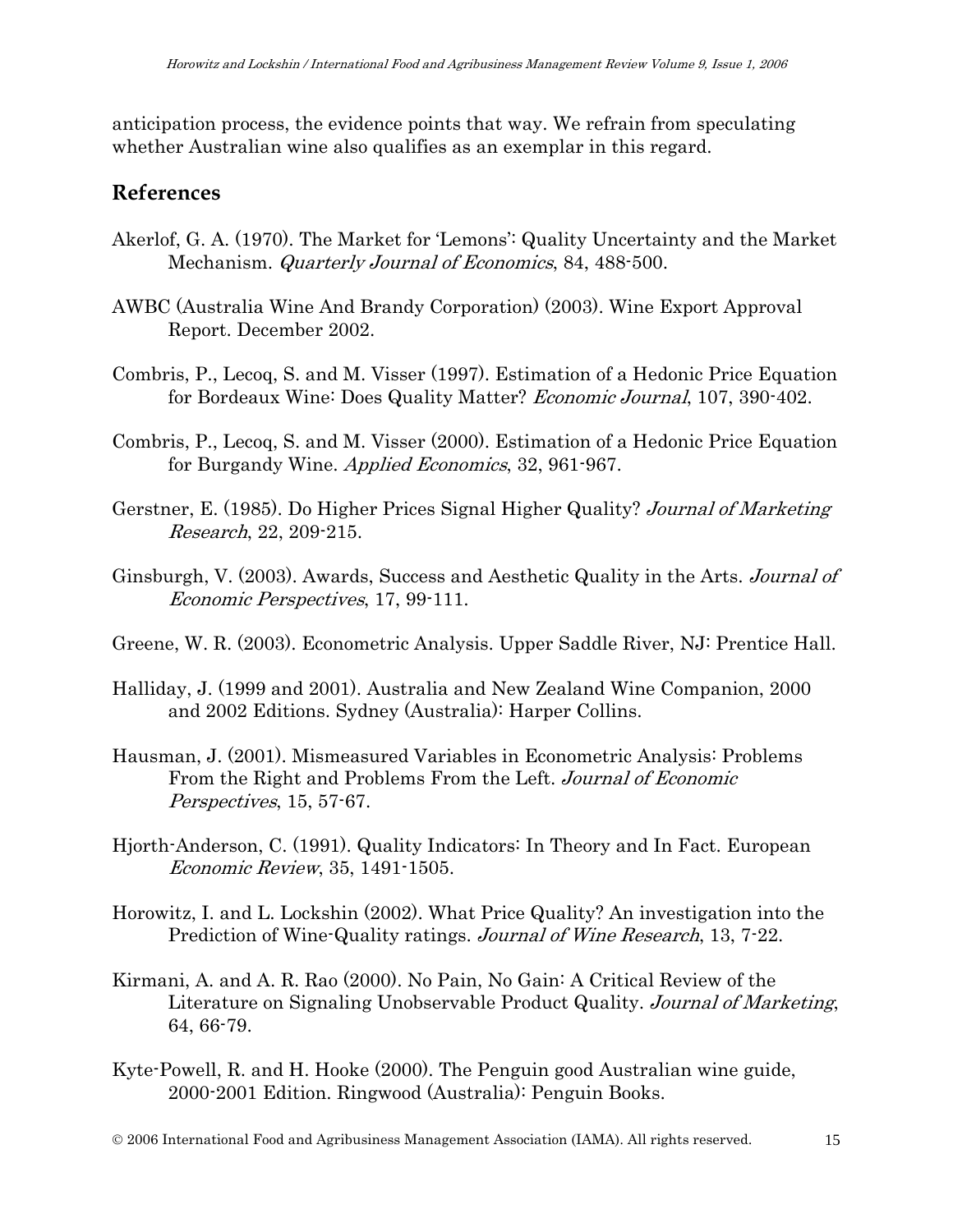- Landon, S. and C. E. Smith (1997). The Use of Quality and Reputation Indicators by Consumers: The Case of Bordeaux wine. Journal of Consumer Policy, 20, 289- 323.
- Landon, S. and C. E. Smith (1998). Quality Expectations, Reputation and Price. Southern Economic Journal, 64, 628-643.
- Ling, Bith-Hong and Larry Lockshin. (2003), Components of Wine Prices for Australian Wine: How Winery Reputation, Wine Quality, Region, Vintage and Winery Size Contribute to the Price of Varietal Wines. Australasian Marketing Journal, 11, 19-32.
- Nicholson, R. M. (2001). Australia Surpasses U.S. in 2000. Wines and Vines, 82, 40- 43
- Oczkowski, E. (1994). A Hedonic Price Function for Australian Premium Table Wine. Australian Journal of Agricultural Economics, 38, 93-110.
- Oczkowski, E. (2001). Hedonic Wine Price Functions and Measurement Error. Economic Record, 77, 374-382.
- Orth, U. R. and P. Krška (2001). Quality Signals in Wine Marketing: The Role of Exhibition Awards. The International Food and Agribusiness Management Review, 4, 385-397.
- Panzar, J. C. and R. D. Willig (1981). Economies of Scope. *American Economic* Review, 71, 268-272.
- Rosen, S. (1974). Hedonic Prices and Implicit Markets: Product Differentiation in Pure Competition. *Journal of Political Economy*, 82, 34-55.
- Rosen, S. (2002). Markets and Diversity. American Economic Review, 92, 1-15.
- Quagrainie, K. K. McCluskey, J. J, and M. L. Loureiro (2003). A Latent Structure Approach to Measuring Reputation. Southern Economic Journal, 69, 966-977.
- Ralston, R.W. (2003). The Effects of Customer Service, Branding, and Price on the Perceived Value of Local Telephone Service. Journal of Business Research, 56, 201-213.
- Schamel, G. and K. Anderson (2001). Wine Quality and Varietal, Regional, and Winery Reputations: Hedonic Prices for Australia and New Zealand, CEIS